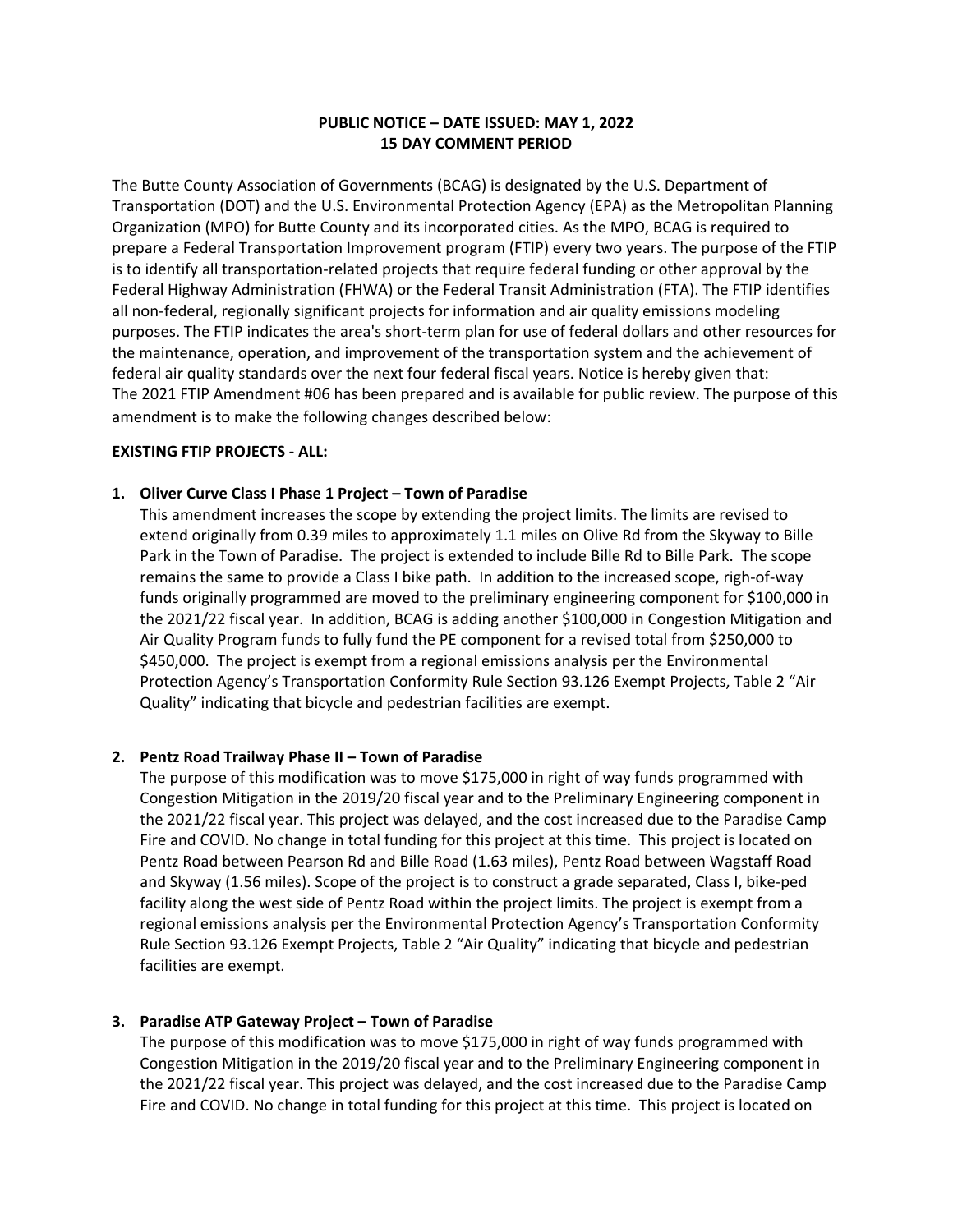Neal Road between Town Limits and Skyway (1.62 miles), Skyway between Neal Road and Pearson Road (0.9 miles). The scope of the project is to construct a grade separated, Class I, bike‐ped facility along the west side of Neal Road within the project limits. The project is exempt from a regional emissions analysis per the Environmental Protection Agency's Transportation Conformity Rule Section 93.126 Exempt Projects, Table 2 "Air Quality" indicating that bicycle and pedestrian facilities are exempt.

- **4. Guynn Rd over Lindo Channel bridge Project (HBP Individually Listed Project) – City of Chico** The purpose of this modification was to move \$150,000 in right of way funds from fiscal year 2021/22 to fiscal year 2023/24. This project is funded with Highway Bridge Program Funds (HBP). No other modifications were made. The total funding did not change. This is an existing project that is already included in the regional emissions analysis for air quality conformity and does not require a new conformity determination since the financial update does not reflect a change in the design concept and scope of the project or the conformity analysis years as assumed for the regional emissions of the currently conforming RTP and FTIP.
- **5. Grouped Projects for Bridge Rehabilitation and Reconstruction ‐ HBP Program – Various Agencies** The purpose of this modification was to update the financial data for existing projects as listed in the updated Caltrans HBP list dated 03/33/2022. No changes to the projects were made. The four‐year total for the HBP program has changed from \$8,943,708 to \$8,902,568 for a decrease of \$41,140. The project is exempt from a regional emissions analysis per the Environmental Protection Agency's Transportation Conformity Rule Section 93.126 Exempt Projects, Table 2 "Safety" indicating that the widening of narrow pavements or reconstructing bridges (no additional travel lanes) are exempt.

# **6. Grouped Projects for Safety Improvements ‐ HSIP Program – Various Agencies**

The purpose of this modification was to update the Grouped listing and financial data for existing projects as listed in the updated Caltrans HSIP list dated 03/06/2022. Two existing projects are reflected in the backup list. The four‐year total for the HSIP program has changed from \$9,691,219 to \$0 (zero) with funding identified outside of the four‐year 2021 FTIP Period reflecting projects have been completed and no longer need to be in the FTIP and funding for the two included projects has now been pushed to an outer year. The project is exempt from a regional emissions analysis per the Environmental Protection Agency's Transportation Conformity Rule Section 93.126 Exempt Projects, Table 2 "Safety" indicating that the Highway Safety Improvement Program implementation projects are exempt.

# **7. SHOPP Minor Grouped Listing – Caltrans**

The purpose of this modification was to update the Grouped listing to remove one project and add another. The list reflects adding the SR 99 in Butte County at Keefer Slough project. The scope is to repair deteriorating pavement and replace driveway culverts for \$1,250,00 (EA: 2J070). The Grouped Listing costs changed from \$1,455,000 to \$1,250,000.

### **8. SHOPP Roadway Preservation Grouped Listing – Caltrans**

The purpose of this modification was to update the Grouped listing to add two projects. The list reflects adding SR 70 Near Pulga from east of Big Ben Rd to the Plumas County line project. The scope is to rehabilitate pavement, drainage, lighting, sign panels and Transportation Management System (TSM) elements. The second added project is SR 162, in and near Oroville from Feather River Bridge to Foothill Blvd. The scope is to rehabilitate pavement and drainages systems, upgrade